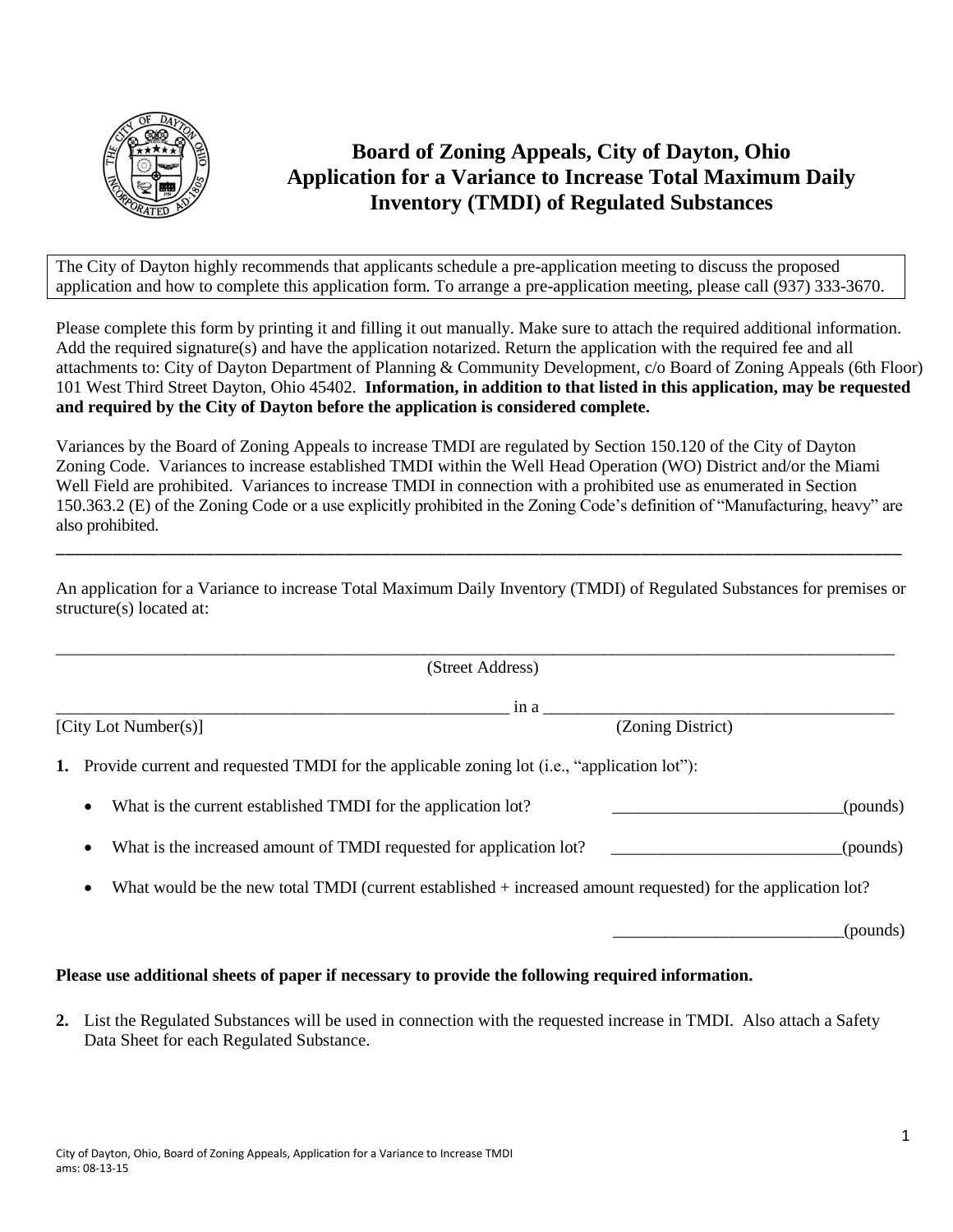3. Briefly describe:

(a) The nature of your business. (Examples: Manufacturing of medical equipment; automotive repair)

(b) The changes in the business that require an increase in TMDI. (Examples: Business growth requires new machinery and/or materials; existing machines will be replaced with ones with larger chemical reservoirs; business use has changed; a new product line is being created; business growth in general – hiring additional staff and/or adding multiple shifts).

(c) Operational changes that will be made to the business and best management practices (BMP) that will be implemented to accommodate the requested increase in TMDI. (Examples: New storage area; just in time delivery).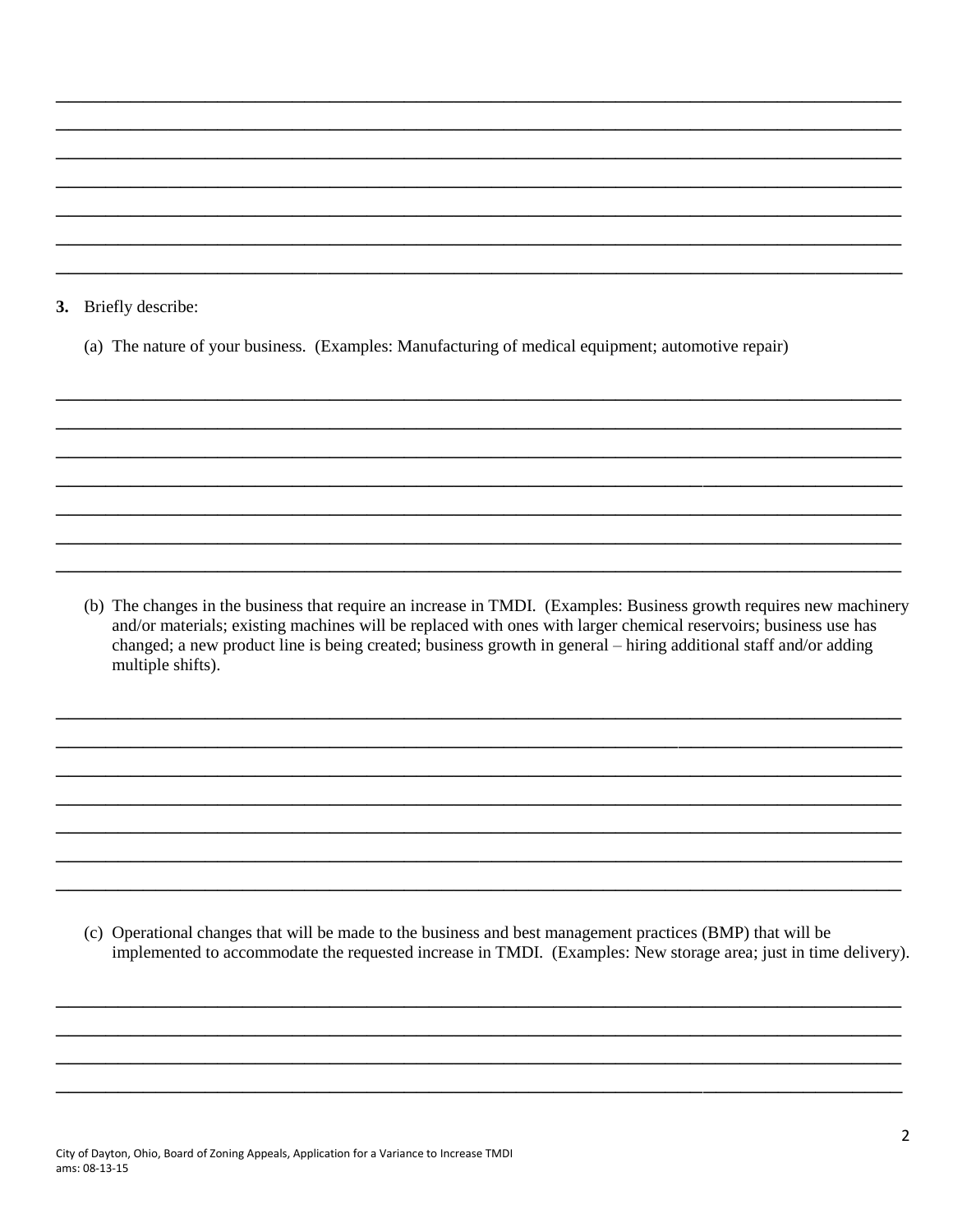- **4.** Briefly describe:
	- (a) The Spill Prevention and Response Plan for the business that will use the increased TMDI. The plan must describe, at a minimum, how the business will prevent or respond in the event of a spill or release. (Examples: Spill response supplies; emergency contact information; and employee training.) If the business has a Spill Prevention and Response Plan, it must be attached. If not, one must be created. A template for a plan is available upon request from the City of Dayton Water Department's Division of Environmental Management, 937-333-3727.

 $\overline{\phantom{a}}$  , and the contract of the contract of the contract of the contract of the contract of the contract of the contract of the contract of the contract of the contract of the contract of the contract of the contrac  $\overline{\phantom{a}}$  , and the contract of the contract of the contract of the contract of the contract of the contract of the contract of the contract of the contract of the contract of the contract of the contract of the contrac \_\_\_\_\_\_\_\_\_\_\_\_\_\_\_\_\_\_\_\_\_\_\_\_\_\_\_\_\_\_\_\_\_\_\_\_\_\_\_\_\_\_\_\_\_\_\_\_\_\_\_\_\_\_\_\_\_\_\_\_\_\_\_\_\_\_\_\_ \_\_\_\_\_\_\_\_\_\_\_\_\_\_\_\_\_\_\_\_\_\_\_\_\_\_\_\_\_\_\_\_\_\_\_\_\_\_\_\_\_\_\_\_\_\_\_\_\_\_\_\_\_\_\_\_\_\_\_\_\_\_\_\_\_\_\_\_ \_\_\_\_\_\_\_\_\_\_\_\_\_\_\_\_\_\_\_\_\_\_\_\_\_\_\_\_\_\_\_\_\_\_\_\_\_\_\_\_\_\_\_\_\_\_\_\_\_\_\_\_\_\_\_\_\_\_\_\_\_\_\_\_\_\_\_\_ \_\_\_\_\_\_\_\_\_\_\_\_\_\_\_\_\_\_\_\_\_\_\_\_\_\_\_\_\_\_\_\_\_\_\_\_\_\_\_\_\_\_\_\_\_\_\_\_\_\_\_\_\_\_\_\_\_\_\_\_\_\_\_\_\_\_\_\_ \_\_\_\_\_\_\_\_\_\_\_\_\_\_\_\_\_\_\_\_\_\_\_\_\_\_\_\_\_\_\_\_\_\_\_\_\_\_\_\_\_\_\_\_\_\_\_\_\_\_\_\_\_\_\_\_\_\_\_\_\_\_\_\_\_\_\_\_

\_\_\_\_\_\_\_\_\_\_\_\_\_\_\_\_\_\_\_\_\_\_\_\_\_\_\_\_\_\_\_\_\_\_\_\_\_\_\_\_\_\_\_\_\_\_\_\_\_\_\_\_\_\_\_\_\_\_\_\_\_\_\_\_\_\_\_\_ \_\_\_\_\_\_\_\_\_\_\_\_\_\_\_\_\_\_\_\_\_\_\_\_\_\_\_\_\_\_\_\_\_\_\_\_\_\_\_\_\_\_\_\_\_\_\_\_\_\_\_\_\_\_\_\_\_\_\_\_\_\_\_\_\_\_\_\_  $\overline{\phantom{a}}$  , and the contract of the contract of the contract of the contract of the contract of the contract of the contract of the contract of the contract of the contract of the contract of the contract of the contrac

(b) The additional safeguards and pollution prevention/spill response measures that will be implemented to offset the risk of groundwater contamination as a result of increasing the TMDI. (Examples: Secondary containment; engineering controls; spill response supplies; employee training.)

\_\_\_\_\_\_\_\_\_\_\_\_\_\_\_\_\_\_\_\_\_\_\_\_\_\_\_\_\_\_\_\_\_\_\_\_\_\_\_\_\_\_\_\_\_\_\_\_\_\_\_\_\_\_\_\_\_\_\_\_\_\_\_\_\_\_\_\_  $\overline{\phantom{a}}$  , and the contract of the contract of the contract of the contract of the contract of the contract of the contract of the contract of the contract of the contract of the contract of the contract of the contrac \_\_\_\_\_\_\_\_\_\_\_\_\_\_\_\_\_\_\_\_\_\_\_\_\_\_\_\_\_\_\_\_\_\_\_\_\_\_\_\_\_\_\_\_\_\_\_\_\_\_\_\_\_\_\_\_\_\_\_\_\_\_\_\_\_\_\_\_ \_\_\_\_\_\_\_\_\_\_\_\_\_\_\_\_\_\_\_\_\_\_\_\_\_\_\_\_\_\_\_\_\_\_\_\_\_\_\_\_\_\_\_\_\_\_\_\_\_\_\_\_\_\_\_\_\_\_\_\_\_\_\_\_\_\_\_\_ \_\_\_\_\_\_\_\_\_\_\_\_\_\_\_\_\_\_\_\_\_\_\_\_\_\_\_\_\_\_\_\_\_\_\_\_\_\_\_\_\_\_\_\_\_\_\_\_\_\_\_\_\_\_\_\_\_\_\_\_\_\_\_\_\_\_\_\_ \_\_\_\_\_\_\_\_\_\_\_\_\_\_\_\_\_\_\_\_\_\_\_\_\_\_\_\_\_\_\_\_\_\_\_\_\_\_\_\_\_\_\_\_\_\_\_\_\_\_\_\_\_\_\_\_\_\_\_\_\_\_\_\_\_\_\_\_  $\overline{\phantom{a}}$  , and the contract of the contract of the contract of the contract of the contract of the contract of the contract of the contract of the contract of the contract of the contract of the contract of the contrac

- **5.** Zoning Code Section 150.120.10 (D) (3) (a) through (e) lists the criteria that the applicant must prove to the BZA by clear and convincing evidence before a variance to increase TMDI can be granted in whole or part. Explain how this application meets each of the criterion listed below. Please use additional sheets of paper if necessary.
	- (a) The granting of the variance (to increase TMDI) will not adversely affect the City's well fields or the ability of government water services to be safely delivered and thereby adversely affect the public health, safety or general welfare.

 $\overline{\phantom{a}}$  , and the contract of the contract of the contract of the contract of the contract of the contract of the contract of the contract of the contract of the contract of the contract of the contract of the contrac  $\overline{\phantom{a}}$  , and the contract of the contract of the contract of the contract of the contract of the contract of the contract of the contract of the contract of the contract of the contract of the contract of the contrac \_\_\_\_\_\_\_\_\_\_\_\_\_\_\_\_\_\_\_\_\_\_\_\_\_\_\_\_\_\_\_\_\_\_\_\_\_\_\_\_\_\_\_\_\_\_\_\_\_\_\_\_\_\_\_\_\_\_\_\_\_\_\_\_\_\_\_\_ \_\_\_\_\_\_\_\_\_\_\_\_\_\_\_\_\_\_\_\_\_\_\_\_\_\_\_\_\_\_\_\_\_\_\_\_\_\_\_\_\_\_\_\_\_\_\_\_\_\_\_\_\_\_\_\_\_\_\_\_\_\_\_\_\_\_\_\_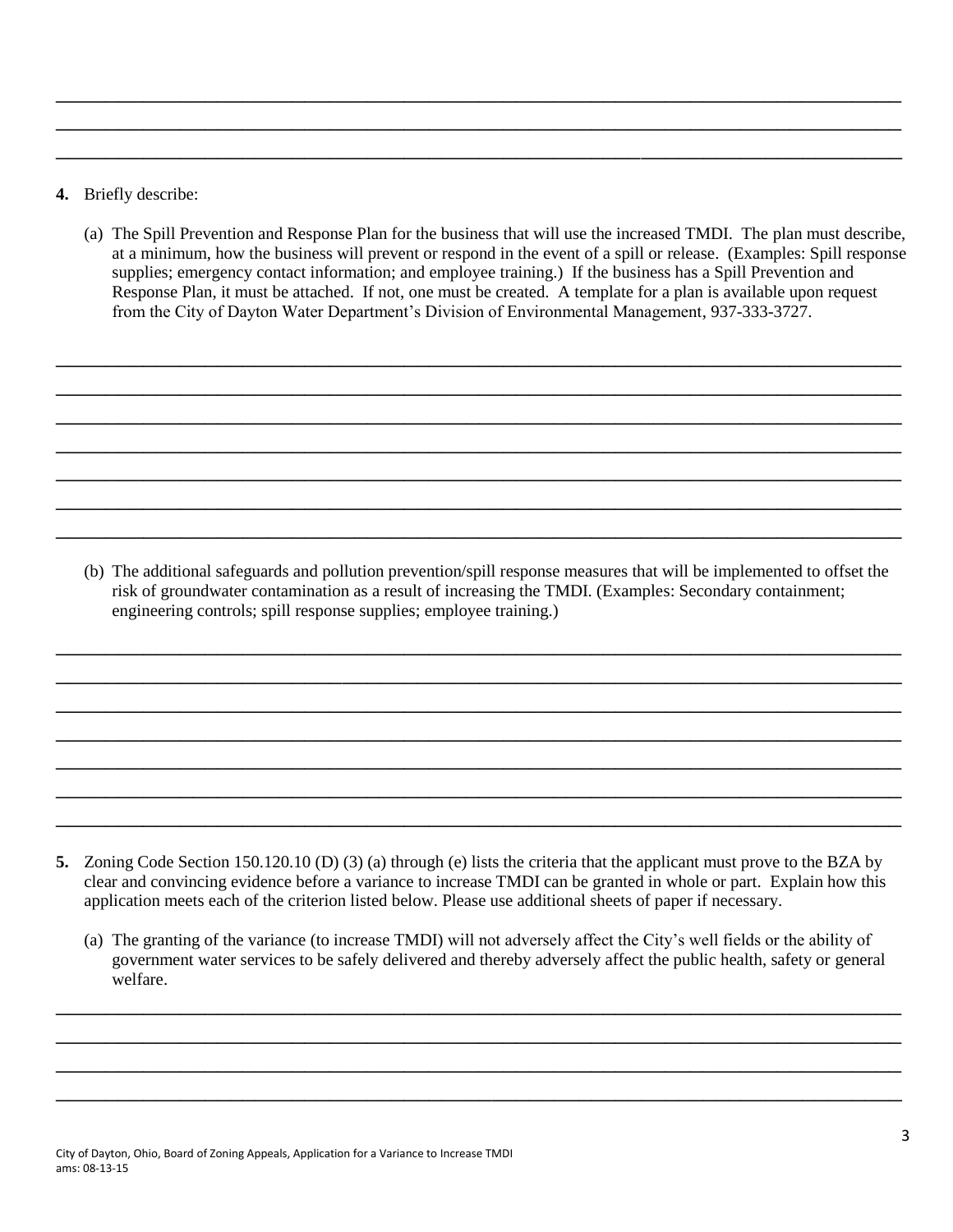(b) Risk to the Source Water Protection Area posed by the requested variance (to increase TMDI) is negated through proper engineering controls and a Spill Prevention and Response Plan. (A Spill Prevention and Response Plan is required and must be attached to the application.)

(c) The granting of the variance (to increase TMDI) will not adversely affect the rights of adjacent property owners or residents.

(d) The variance (to increase TMDI) will be consistent with the general spirit and intent of the Zoning Code and the Source Water Protection Program.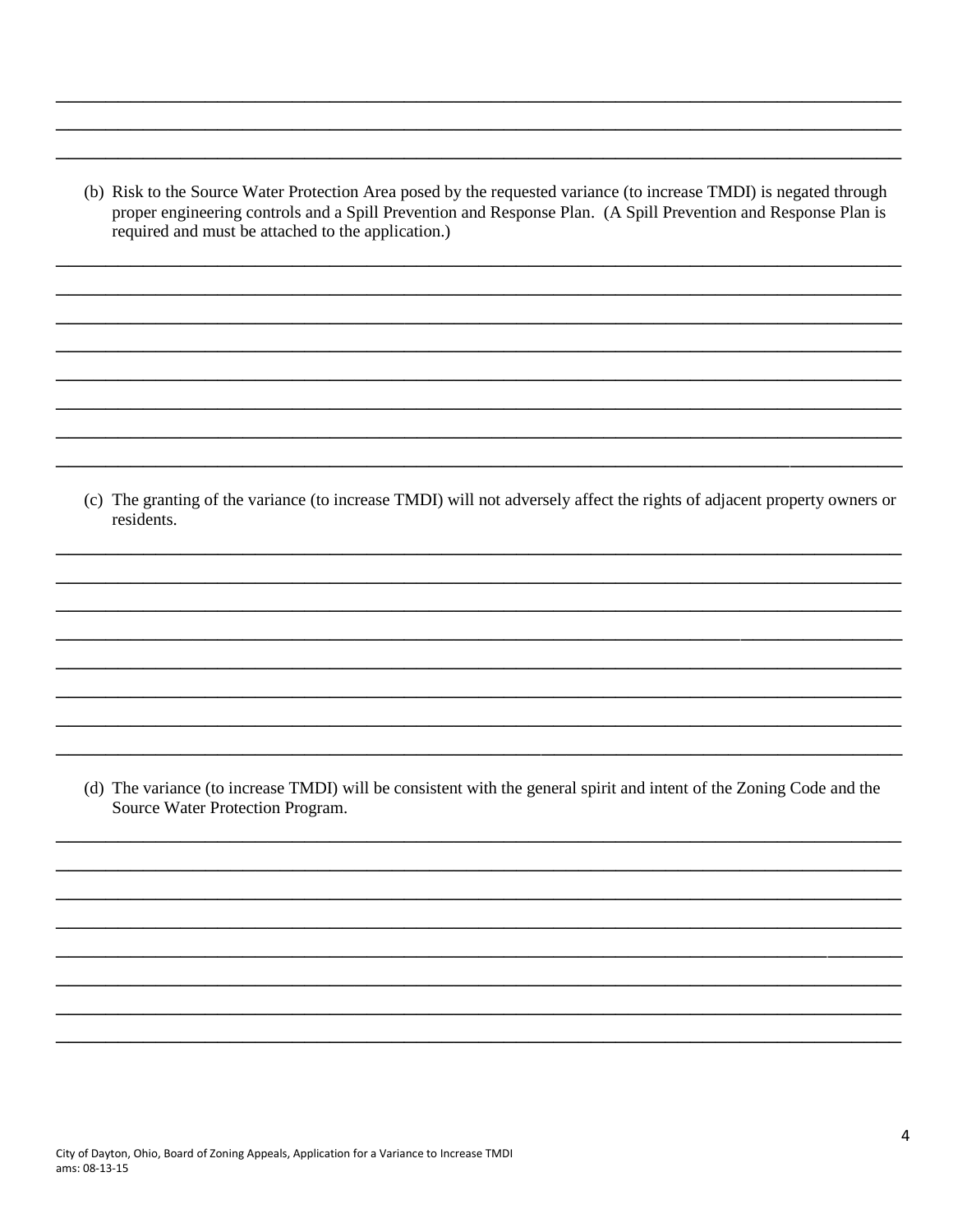| (e) The variance sought (to increase TMDI) is the minimum that will afford relief to the applicant. |  |  |
|-----------------------------------------------------------------------------------------------------|--|--|
|                                                                                                     |  |  |

\_\_\_\_\_\_\_\_\_\_\_\_\_\_\_\_\_\_\_\_\_\_\_\_\_\_\_\_\_\_\_\_\_\_\_\_\_\_\_\_\_\_\_\_\_\_\_\_\_\_\_\_\_\_\_\_\_\_\_\_\_\_\_\_\_\_\_\_  $\overline{\phantom{a}}$  , and the contract of the contract of the contract of the contract of the contract of the contract of the contract of the contract of the contract of the contract of the contract of the contract of the contrac  $\overline{a_1}$  ,  $\overline{a_2}$  ,  $\overline{a_3}$  ,  $\overline{a_4}$  ,  $\overline{a_5}$  ,  $\overline{a_6}$  ,  $\overline{a_7}$  ,  $\overline{a_8}$  ,  $\overline{a_9}$  ,  $\overline{a_9}$  ,  $\overline{a_9}$  ,  $\overline{a_9}$  ,  $\overline{a_9}$  ,  $\overline{a_9}$  ,  $\overline{a_9}$  ,  $\overline{a_9}$  ,  $\overline{a_9}$  ,  $\overline{\phantom{a}}$  , and the contract of the contract of the contract of the contract of the contract of the contract of the contract of the contract of the contract of the contract of the contract of the contract of the contrac \_\_\_\_\_\_\_\_\_\_\_\_\_\_\_\_\_\_\_\_\_\_\_\_\_\_\_\_\_\_\_\_\_\_\_\_\_\_\_\_\_\_\_\_\_\_\_\_\_\_\_\_\_\_\_\_\_\_\_\_\_\_\_\_\_\_\_\_ \_\_\_\_\_\_\_\_\_\_\_\_\_\_\_\_\_\_\_\_\_\_\_\_\_\_\_\_\_\_\_\_\_\_\_\_\_\_\_\_\_\_\_\_\_\_\_\_\_\_\_\_\_\_\_\_\_\_\_\_\_\_\_\_\_\_\_\_ \_\_\_\_\_\_\_\_\_\_\_\_\_\_\_\_\_\_\_\_\_\_\_\_\_\_\_\_\_\_\_\_\_\_\_\_\_\_\_\_\_\_\_\_\_\_\_\_\_\_\_\_\_\_\_\_\_\_\_\_\_\_\_\_\_\_\_\_  $\overline{\phantom{a}}$  , and the contract of the contract of the contract of the contract of the contract of the contract of the contract of the contract of the contract of the contract of the contract of the contract of the contrac

| The following attachments are required: |  |
|-----------------------------------------|--|
|                                         |  |

- 1. Site plan of the zoning lot including the location where the additional TMDI will be used and/or located.
- 2. Safety Data Sheet (SDS) for each Regulated Substance that will be used in connection with the requested increase in TMDI.
- 3. Compliance histories of: a) the site where the additional TMDI will be used and/or located, and b) of all owners' affiliates or subsidiaries detailing any non-compliance with Federal, state, local and Source Water Protection Program regulations. If there are no compliance issues, please note. More information on compiling a compliance history is available from the City of Dayton Department of Water's Division of Environmental Management, 937-333-3727.
- 4. Vicinity Map (see attached instructions for format)
- 5. List of Property Owners (see attached instructions for format)
- 6. Mailing Labels (see attached instructions for format)

## **Site visits to the property by City representatives are essential to process this application. By signing below, the owner/applicant authorizes City representatives to visit and photograph the property described in this application.**

| Applicant               |                                                           |
|-------------------------|-----------------------------------------------------------|
|                         |                                                           |
|                         |                                                           |
|                         |                                                           |
|                         | Phone: Email: Email:                                      |
|                         |                                                           |
|                         |                                                           |
| (Interest of Applicant) | of the property which is the subject of this application. |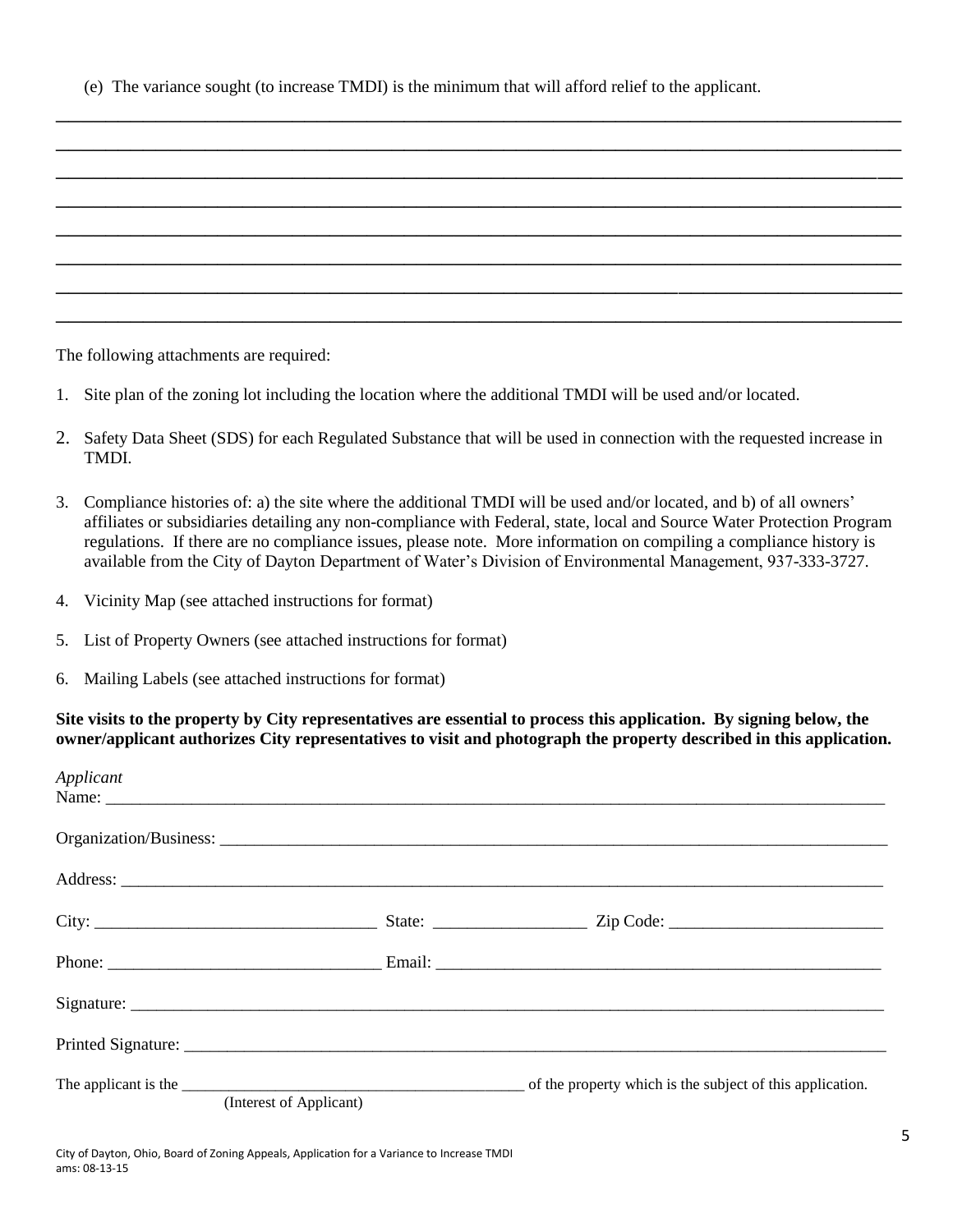| Owner                                                          |                         |
|----------------------------------------------------------------|-------------------------|
|                                                                |                         |
|                                                                |                         |
|                                                                |                         |
|                                                                |                         |
|                                                                |                         |
|                                                                |                         |
|                                                                |                         |
|                                                                |                         |
| Complete this section ONLY in the presence of a Notary Public: |                         |
| herewith are true.<br>Applicant's Printed Name                 | Applicant's Signature   |
|                                                                |                         |
|                                                                |                         |
|                                                                |                         |
|                                                                | Notary Public Signature |
|                                                                |                         |
|                                                                |                         |
|                                                                |                         |
|                                                                |                         |
|                                                                |                         |

Please see next page for instructions on:

- How to Create a Vicinity Map
- List of Property Owners within 250 Feet of the Subject Property
- Mailing Labels